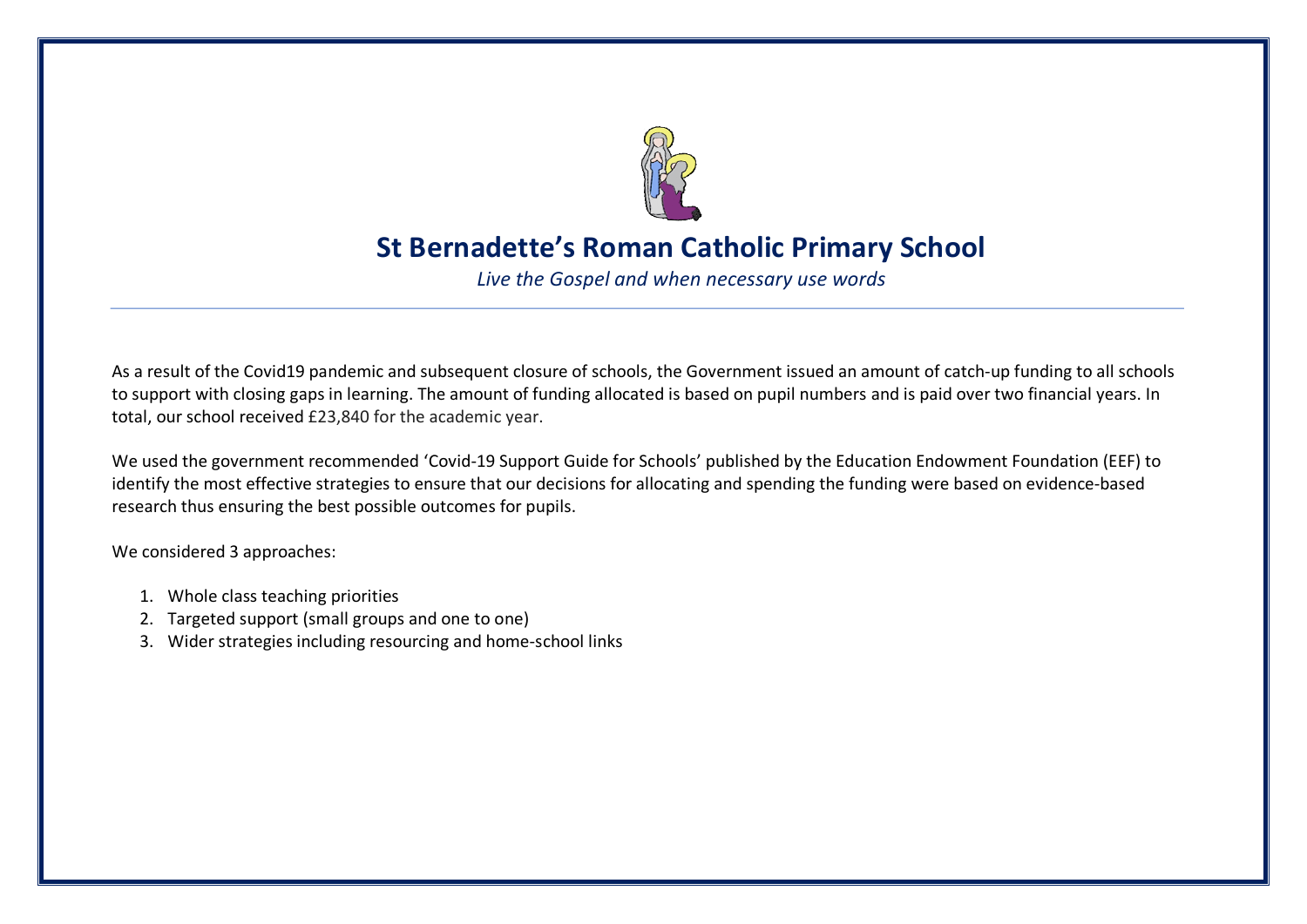|                            |      | Intent                                                                   |      | Implementation                    |      | Impact                                                          | Cost                  |
|----------------------------|------|--------------------------------------------------------------------------|------|-----------------------------------|------|-----------------------------------------------------------------|-----------------------|
|                            | i.   | Staff need to be able to quickly and                                     | i.   | Implement 'Learning by            | i.   | Staff were able to quickly                                      | <b>LBQ</b>            |
|                            |      | efficiently identify any gaps which<br>developed as a result of lockdown |      | Questions' across the school      |      | identify gaps in learning but<br>this assessment tool allowed   | £7848                 |
|                            | ii.  | Ensure the different routes for                                          | ii.  | Ensure all pupils have access to  |      | them to address those gaps in                                   | IT devices,           |
|                            |      | access learning did not disadvantage                                     |      | IT devices in order to access     |      | a timely manner in the                                          | chrome books          |
|                            |      | any pupil/family through a robust                                        |      | remote learning                   |      | classroom as well as plan for                                   | donated +             |
|                            |      | remote learning policy and the                                           |      |                                   |      | those gaps which required                                       | applied for via       |
|                            |      | ongoing implementation of                                                | iii. | Research and resource the best    |      | more focus and / or targeted                                    | DfE funding.          |
|                            |      | interventions and EHCP priorities                                        |      | learning platforms for easy       |      | intervention.                                                   | School also           |
|                            | iii. | Online materials and learning                                            |      | access to remote learning         | ii.  | No pupil was disadvantaged by                                   | bought chrome         |
|                            |      | platforms to be streamlined to                                           |      | resources e.g. Purple Mash,       |      | lack of technology in the                                       | books at a total      |
|                            |      | support easy access for parents and                                      |      | White Rose, My Maths, Spelling    |      | home. All pupils were in a                                      | of                    |
|                            |      | pupils across a range of key stages                                      |      | shed                              |      | position to access remote                                       | £1787                 |
|                            | iv.  | All staff confident in using online                                      |      | <b>School IT resources were</b>   | iii. | learning                                                        |                       |
| <b>Teaching priorities</b> |      | platforms and in particular google<br>classroom in order to smoothly     | iv.  | purchased enabling all staff are  |      | Streaming the online platforms<br>we used allowed easier access | Learning<br>platforms |
|                            |      | manage the blended approach of                                           |      | confident to live stream lessons, |      | for parents who had children                                    | £578                  |
|                            |      | both home/classroom-based                                                |      | teach in small groups and         |      | across different key stages                                     |                       |
|                            |      | learning                                                                 |      | provide 1:1 interventions         |      | thus making access and                                          | <b>School IT</b>      |
|                            | v.   | Online safety training / policies /                                      |      |                                   |      | planning time at home much                                      | resources             |
|                            |      | information shared with staff, pupils                                    | v.   | Update all policies including     |      | more manageable                                                 | £3336                 |
| $\div$                     |      | and parents/carers                                                       |      | remote learning and share with    | iv.  | Throughout lockdown we were                                     |                       |
|                            |      |                                                                          |      | all stakeholders.                 |      | able to live teach daily. All                                   |                       |
|                            |      |                                                                          |      |                                   |      | small group and 1:1                                             |                       |
|                            |      |                                                                          |      |                                   |      | interventions including                                         |                       |
|                            |      |                                                                          |      |                                   |      | dyslexia programmes, speech                                     |                       |
|                            |      |                                                                          |      |                                   |      | and language, OT etc were                                       |                       |
|                            |      |                                                                          |      |                                   |      | maintained. When we                                             |                       |
|                            |      |                                                                          |      |                                   |      | returned to full school                                         |                       |
|                            |      |                                                                          |      |                                   |      | opening, pupils who had to                                      |                       |
|                            |      |                                                                          |      |                                   |      | isolate were zoomed into the                                    |                       |
|                            |      |                                                                          |      |                                   |      | classroom each day so no                                        |                       |
|                            |      |                                                                          |      |                                   |      | learning time was lost                                          |                       |
|                            |      |                                                                          |      |                                   | v.   | Clear expectations were set                                     |                       |
|                            |      |                                                                          |      |                                   |      | out.                                                            |                       |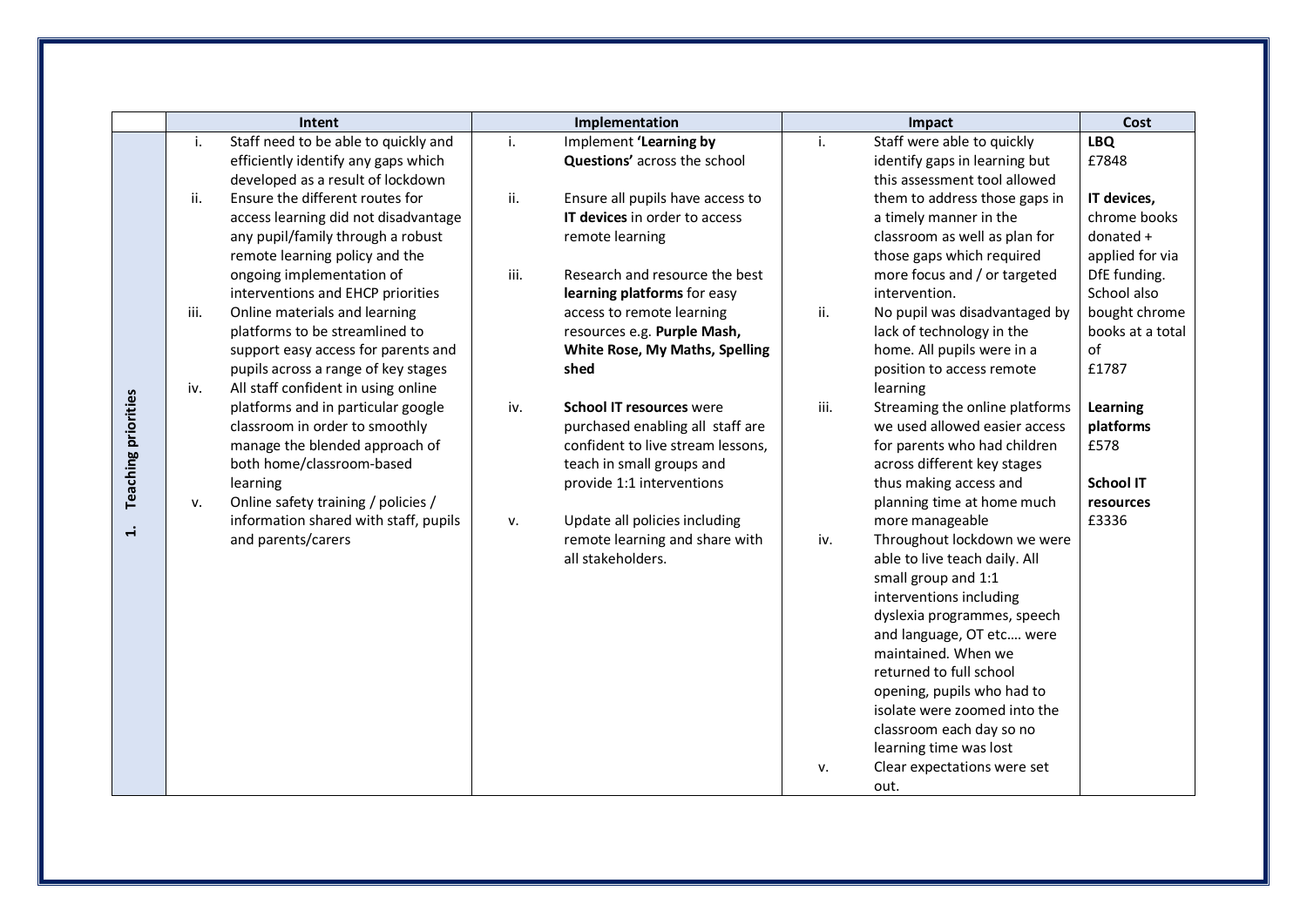| Targeted support<br>$\dot{\mathbf{r}}$ | Ensure no pupil was disadvantaged<br>i.<br>due to a lack of resources in the<br>home<br>ii.<br>All teaching staff able to identify<br>gaps in reading and close them<br>quickly following a range of CPD<br>iii.<br>2 x PT teachers were employed to<br>assist in a rapid catch up<br>programme. 1 x deployed in KS1<br>With a focus on phonics intervention<br>and 1 x deployed in KS2 to support<br>with intervention programmes<br>designed by class teachers to narrow<br>identified gaps | i.<br>ii.<br>iii. | All identified pupils were<br>provided with technology in<br>order to access remote learning<br>as well as a range of<br>stationary/books/additional<br>reading resources<br>Daily reading intervention for<br>identified pupils with class<br>teacher<br>LBQ used in the first weeks to<br>identify gaps and plan<br>intervention/catch up groups<br>alongside catch up teachers | ii.<br>iii. | All pupils were able to access<br>remote learning / live lessons<br>thus enabling parents to<br>continue with their own home<br>working where necessary as<br>pupils were online completing<br>a 'day at school.' Reading<br>books and stationary sets were<br>sent home weekly<br>All dyslexia programmes<br>continued throughout<br>lockdown as well as speech<br>and language interventions<br>and EHCP support where<br>agreed<br>There was a greater impact in<br>KS2 than KS1. On reflection,<br>we would have deployed the<br>catch-up teacher into the<br>classroom and the class<br>teacher to lead the phonics<br>intervention. However,<br>although pupils did not make<br>rapid progress and catch up to<br>ARE, they did make progress<br>from their starting points. | Additional<br>reading<br>materials were<br>purchased as<br>more texts<br>were needed in<br>the home.<br>£1000 spent on<br>reading books,<br>£818 spent on<br>reading<br>comprehension<br>cards for home<br>learning and £<br>spent on<br>individual<br>pupils to<br>provide a<br>stimulus for<br>home learning<br>activities £100<br><b>Total: £1918</b> |
|----------------------------------------|-----------------------------------------------------------------------------------------------------------------------------------------------------------------------------------------------------------------------------------------------------------------------------------------------------------------------------------------------------------------------------------------------------------------------------------------------------------------------------------------------|-------------------|-----------------------------------------------------------------------------------------------------------------------------------------------------------------------------------------------------------------------------------------------------------------------------------------------------------------------------------------------------------------------------------|-------------|------------------------------------------------------------------------------------------------------------------------------------------------------------------------------------------------------------------------------------------------------------------------------------------------------------------------------------------------------------------------------------------------------------------------------------------------------------------------------------------------------------------------------------------------------------------------------------------------------------------------------------------------------------------------------------------------------------------------------------------------------------------------------------|----------------------------------------------------------------------------------------------------------------------------------------------------------------------------------------------------------------------------------------------------------------------------------------------------------------------------------------------------------|
|----------------------------------------|-----------------------------------------------------------------------------------------------------------------------------------------------------------------------------------------------------------------------------------------------------------------------------------------------------------------------------------------------------------------------------------------------------------------------------------------------------------------------------------------------|-------------------|-----------------------------------------------------------------------------------------------------------------------------------------------------------------------------------------------------------------------------------------------------------------------------------------------------------------------------------------------------------------------------------|-------------|------------------------------------------------------------------------------------------------------------------------------------------------------------------------------------------------------------------------------------------------------------------------------------------------------------------------------------------------------------------------------------------------------------------------------------------------------------------------------------------------------------------------------------------------------------------------------------------------------------------------------------------------------------------------------------------------------------------------------------------------------------------------------------|----------------------------------------------------------------------------------------------------------------------------------------------------------------------------------------------------------------------------------------------------------------------------------------------------------------------------------------------------------|